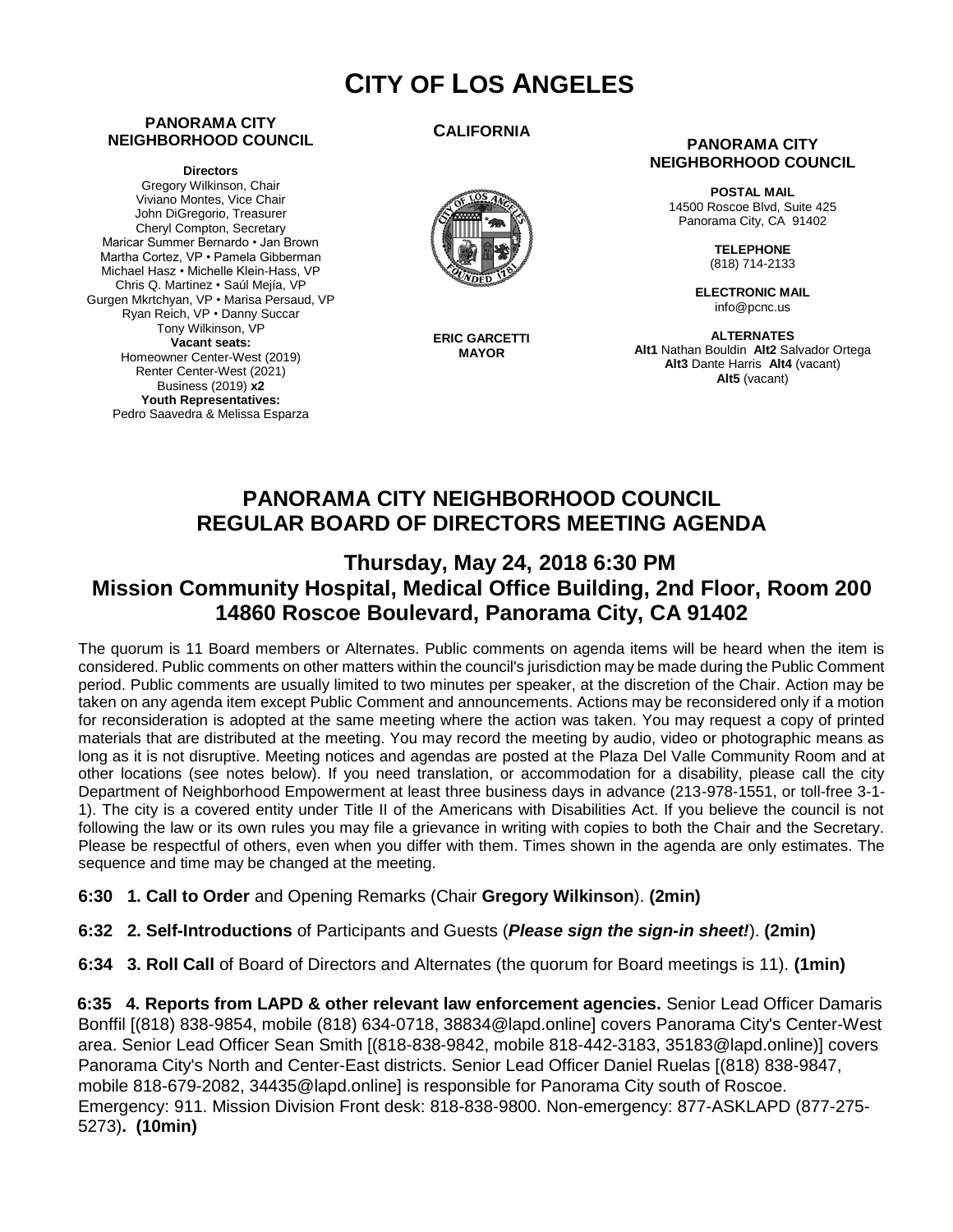#### **6:45 5. Various elected officials and government agencies/departments will report, discussion, and receive community input (short Q&A as time permits).**

### **LOS ANGELES CITY COUNCIL DISTRICT 6**

Councilwoman Nury Martinez is represented in Panorama City by Andres Sandoval (Andres.Sandoval@lacity.org). Area Director is Lorena Bernal (Lorena.Bernal@lacity.org). The district field office is located at 9300 Laurel Canyon Blvd., 2nd Floor, Sun Valley, CA 91331; 818-771-0236.

#### **LOS ANGELES CITY MAYOR'S OFFICE**

Mayor Eric Garcetti is represented in the East Valley by Area Representative, Brian Gavidia (cell: 213-713-0960 Brian.Gavidia@LACity.org). The Mayor's San Fernando Valley office is located in the Van Nuys City Hall, 14410 Sylvan Street, Van Nuys, CA 91401.

#### **LOS ANGELES UNIFIED SCHOOL DISTRICT, DISTRICT 6**

Our LAUSD School Board Member is Kelly Gonez. Cara Onofre is her local representative. (Main (213) 241- 6388 Mobile (818) 389-9216, cara.onofre@lausd.net). The District 6 office is located at 9945 Laurel Canyon Blvd, Pacoima, CA 91331.

#### **LOS ANGELES COUNTY SUPERVISORIAL DISTRICT 3**

Supervisor Sheila Kuehl (Sheila@bos.lacounty.gov, 213-974-3333) is located at 821 Kenneth Hahn Hall of Administration, 500 West Temple Street, Los Angeles, CA 90012. Supervisor Kuehl is represented locally by Valley District Director, Benita Trujillo (818-901-3831, btrujillo@bos.lacounty.gov). The San Fernando Valley District Office is located at 7555 Van Nuys Boulevard, Suite 1, Van Nuys, CA 91405.

#### **CALIFORNIA ASSEMBLY DISTRICT 46**

Assemblymember Adrin Nazarian represents us in a district that runs from North Hills and Panorama City south to Studio City and the Hollywood Hills. His field office is located in the State Office Building at 6150 Van Nuys Blvd., Suite 300, Van Nuys, CA 91401. His Field Representative for Panorama City is Vanessa - CONTACT INFOR TO BE PROVIDED SOON.

#### **CALIFORNIA SENATE DISTRICT 18**

District 18 State Senator Bob Hertzberg maintains a field office in the State Office Building at 6150 Van Nuys Blvd., Suite 400, Van Nuys, CA 91401 (818-901-5588). His Field Deputy for Panorama City is Eveline Bravo-Ayala (evenline.bravo-ayala@sen.ca.gov). The District Director is Barri Worth Girvan (Barri.Girvan@sen.ca.gov).

#### **CALIFORNIA CONGRESSIONAL DISTRICT 29**

Congressman Tony Cardenas' District Office is located at 9612 Van Nuys Blvd., #201, Panorama City, CA 91402 (818-221-3718). He is represented in Panorama City by Senior Field Representative Jaqueline Serrano (Jaqueline.Serrano@mail.house.gov; 818-221-3718).

#### **DEPARTMENT OF NEIGHBORHOOD EMPOWERMENT (DONE)**

DONE's is located at 14410 Sylvan St. 4th Floor, Van Nuys, CA 91401. Office phone is: Office | 818-374- 9898 Fax | 818-374-9877. Jose Galdamez is our designated liaison and can be emailed at jose.galdamez@lacity.org Our city funding representative is Ms. Shawna Dungo directly at shawna.dungo@lacity.org or general line Clerk.NCFunding@lacity.org or (213) 978-1058.

### **DEPARTMENT OF RECREATIONS AND PARKS (Panorama City Rec. Center)**

Panorama City Rec Center is located at 8600 Hazeltine Ave., Panorama City, CA 91402, (818) 893-3401, Adria Deliberto is the Rec Center's Director and can be reached at panorama.recreationcenter@lacity.org

**7:00 6. Public Comment and Announcements** (*Please limit to two minutes per speaker.***)** Public comment on agenda items will be heard at the time the item is considered. **(10 min)**

### **7:10 7. Discussion and possible action to appoint any interested qualified stakeholders to any appropriate vacant board seats. (5min)**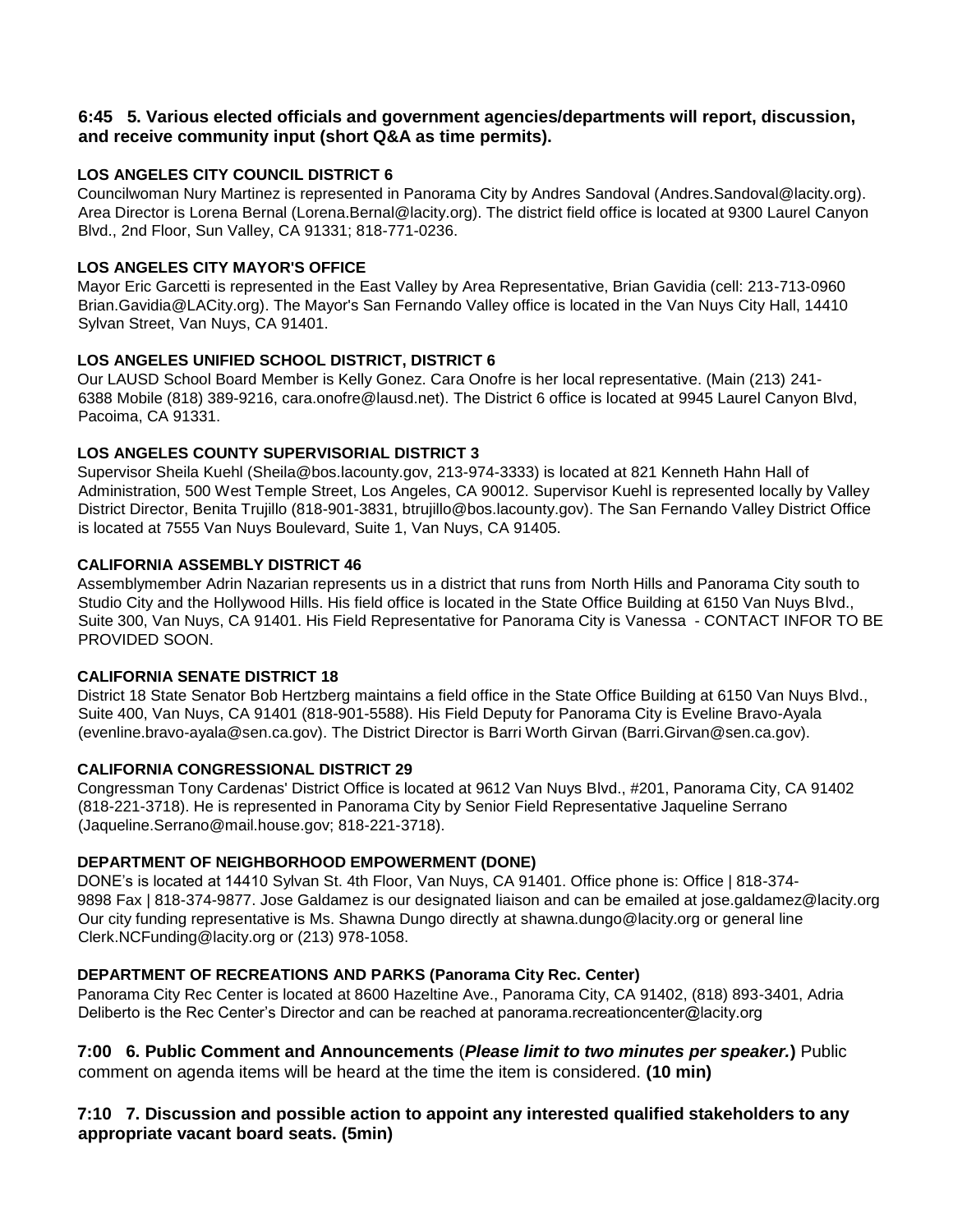Candidates must present documents to the Secretary that prove their identity and a "stake" in the Neighborhood Council, as required by each seat. Examples: a Driver's License, Consular Card or Student ID will prove identity. A Driver's License with a current address will also prove that a person lives within the council boundaries. However, the district seats are specific to either "homeowner" or "renter". For this reason, homeowners must present a recent mortgage statement or a tax bill, and renters must present a recent rent receipt or a lease. Business seats require a business card with a local address, a Business Tax Registration Certificate, or some other indication that the person works (including volunteer work) or operates a business within the council boundaries. Community Interest stakeholders (for an Unlimited At-Large seat) must provide a document that proves a substantial and ongoing interest within the boundaries, which is often evidenced by membership in a local organization. (No Unlimited At-Large seat is open at this time. However, Community Interest stakeholders can be appointed to either of the vacant Alternate positions.) Signed letters from responsible parties can also be provided. The Secretary will determine the adequacy of the candidate's documentation. No actual documents will be kept and interested stakeholders are only required to show the document for verification.

Youth Representatives to the Board has been specified in the council's bylaws until it was inadvertently omitted by the Department of Neighborhood empowerment when the Department reorganized the existing bylaws to fit a new standard Table of Contents. The council has continued to appoint at least one Youth Representative for a one-year term. Although this position is currently filled, the Board could decide to add another Youth Representative. A Youth Representative is a voting seat. This is a position that allows youth to express opinions on council issues.

**7:15 8. Notation and possible correction (through documentation) of the list of Board members who may not vote on matters (financial or otherwise) because they have not completed the required training.** DONE requires two classes to vote: (1) the Ethics and Open Government course required by state law for all public officials in California within two years of their election or appointment and every two years thereafter – required to vote on any matter, and (2) basic funding training for neighborhood council Board members to vote on financial matters. DONE also requires all Board members to have signed they have received a copy of the Code of Conduct. While not required to vote any Board member who does not sign the acknowledgment of receipt will be removed from the Board by DONE. All three of these requirements can be met with online courses available at EmpowerLA.org **(5 min)** 

**7:20 9. Discussion and possible action regarding CicLAvia bike valley event with a Panorama City start hub. Evanne Holloway from CicLAvia will present information. Includes discussion and possible action for spending up to \$500 for outreach materials (flyers, etc) and drinks for participants. (15 min)**

**7:35 10. Discussion and Possible Action about the selection of a new PCNC webmaster, additional website design, and hosting service. Funding was already approved by the Board last meeting but this is to select the actual webmaster vendor. Three competing vendors will present. (30 min)**

**8:00 11. Discussion and possible action to approve up to \$1,200 for FY 18-19 to secure the services of David Levin as a minute taker/transcriber for PCNC Regular Board Meetings. David is employed by Partners in Diversity, which is an approved city vendor. David will attend to introduce himself and answer any questions. With the company markup, it's about \$23-25 per hour. David says most NCs allot \$1200 for the year, but have funds leftover. He also does Mission Hills Minutes. (10 min)**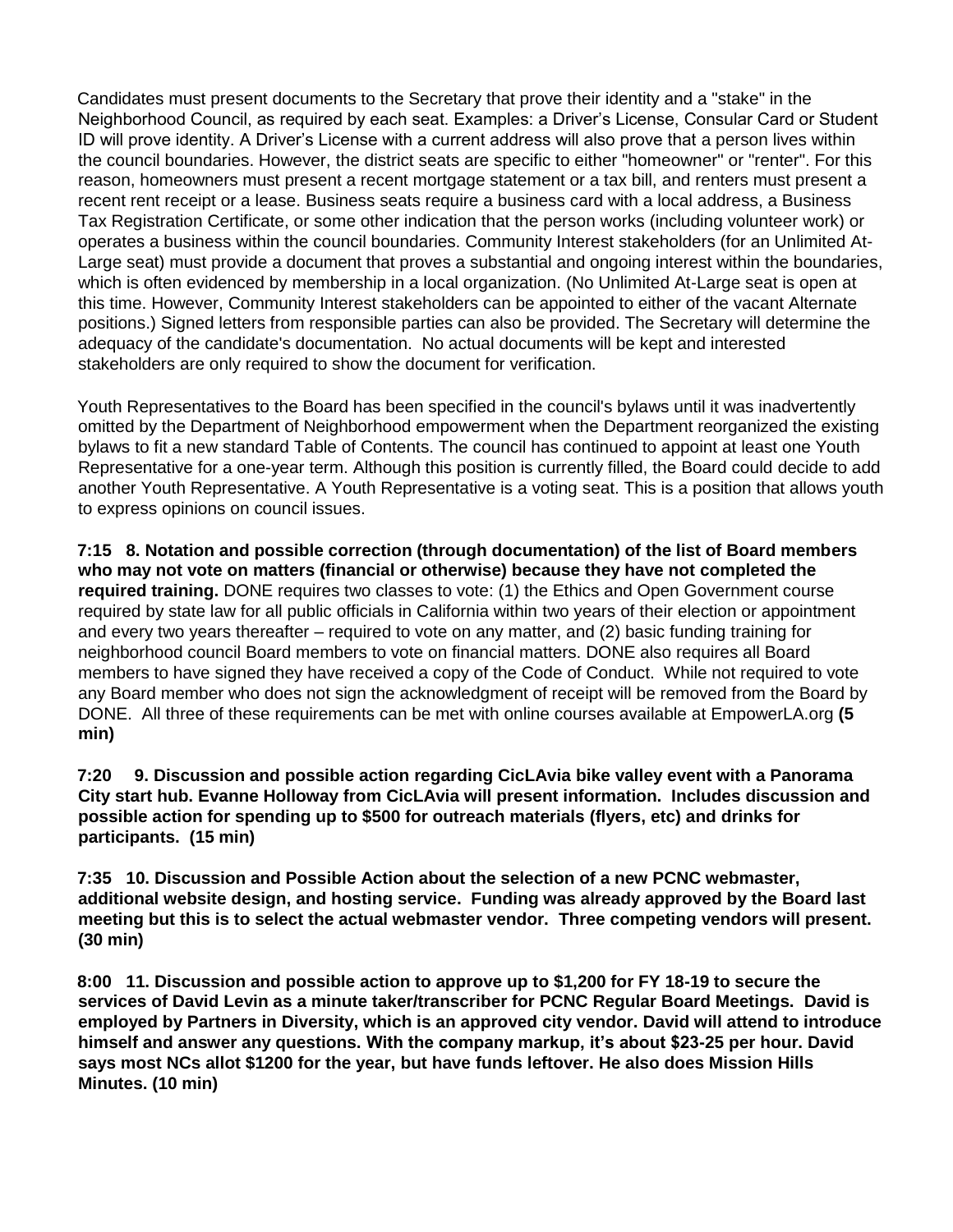**8:10 12. Discussion and possible action regarding the NC Budget Advocates' Budget Day will be at City Hall on June 23rd with a free breakfast and the appointment of two PCNC budget reps. (10 min)**

**8:20 13. Discussion, nomination, and selection of Committees to include adding new Committee Chairs or new members to each committee. Also includes 1-minute report form each committee. The current committees are listed below. (15 min)** 

| <b>STANDING COMMITTEES</b> |                                                                                      |                                                       |            |                                                       |                                           |  |
|----------------------------|--------------------------------------------------------------------------------------|-------------------------------------------------------|------------|-------------------------------------------------------|-------------------------------------------|--|
|                            | <b>Chair</b>                                                                         | <b>Email</b>                                          | Date/Time  | <b>Location</b>                                       | <b>Notes</b>                              |  |
| Commerce                   | Saúl Mejía                                                                           | commercechair2016@yahoo.com                           | <b>TBD</b> |                                                       | Needs additional<br>members for quorum    |  |
| Finance                    | Gurgen Mkrtchyan                                                                     | gurgen@ympklaw.com                                    |            |                                                       |                                           |  |
| Land Use                   | Tony Wilkinson                                                                       | lawilkinson@acm.org                                   |            |                                                       | Land Use & Mobility<br>meet jointly       |  |
| Outreach                   | Marisa Persaud                                                                       | Manther1222@yahoo.com                                 |            |                                                       |                                           |  |
| <b>Rules</b>               | Cheryl Compton                                                                       | ComptonPCNC@gmail.com                                 |            | Plaza Del<br>Valle, Liz<br>Galan<br>Community<br>Room |                                           |  |
| <b>SPECIAL COMMITEES</b>   |                                                                                      |                                                       |            |                                                       |                                           |  |
|                            | Chair                                                                                | <b>Email</b>                                          | Date/Time  | Location                                              | <b>Notes</b>                              |  |
| City Life                  | John DiGregorio                                                                      | johndPCNC@gmail.com                                   |            |                                                       | City Life & Public Safety<br>meet jointly |  |
| Mobility                   | Michelle Klein-<br>Hass                                                              | mkh.pcnc@gmail.com                                    |            |                                                       | Land Use & Mobility<br>meet jointly       |  |
| <b>Public Safety</b>       | Martha Cortez                                                                        | Martha.Cortez.PCNC@gmail.com                          |            |                                                       | City Life & Public Safety<br>meet jointly |  |
| Education                  | Ryan Reich                                                                           | ryan.reich@gmail.com                                  |            |                                                       |                                           |  |
| Health &<br>Safety Fair    | Saúl Mejía                                                                           | commercechair2016@yahoo.com                           |            |                                                       |                                           |  |
| Youth                      | John DiGregorio &<br>Martha Cortez                                                   | johndPCNC@gmail.com &<br>Martha.Cortez.PCNC@gmail.com |            |                                                       |                                           |  |
|                            | $\sim$ Please contact the Chairs if interested in participating on committees $\sim$ |                                                       |            |                                                       |                                           |  |

**8:35 14. Discussion and possible action to remove any board member(s) that have violated Article V, section 7 "Absences" of the PCNC By-Laws. Pursuant to this section any board member that has two (2) consecutive absences or three (3) absences within a six (6) month period for regularly scheduled board meetings and that are not excused by the Chair may be removed from the board by a majority vote of all those board members present. The board member subject to the removal vote may address the board but is not allowed to vote. The following board members meet this criteria to be removed. (5 min)** 

#### **Name – Meetings Missed**

**8:40 15. Discussion and possible action to approve an unexpected office supplies or outreach expenses, the total of which will not exceed \$200 per category. (5 min)**

**8:45 16. Discussion and possible action for approval of any financial statements, Monthly Expenditure Reports (MER's), or other ongoing monthly financial documents prepared by the Treasurer or Finance Chair which have not yet been approved by the Board. Treasure/ Finance Chair to provide details. This item does not cover special or annual financial documents. (10 min)**

**8:55 17. Discussion and possible action to approve the Board meeting's minutes for the last Board meeting and any other prior meetings not yet approved. (5 min)**